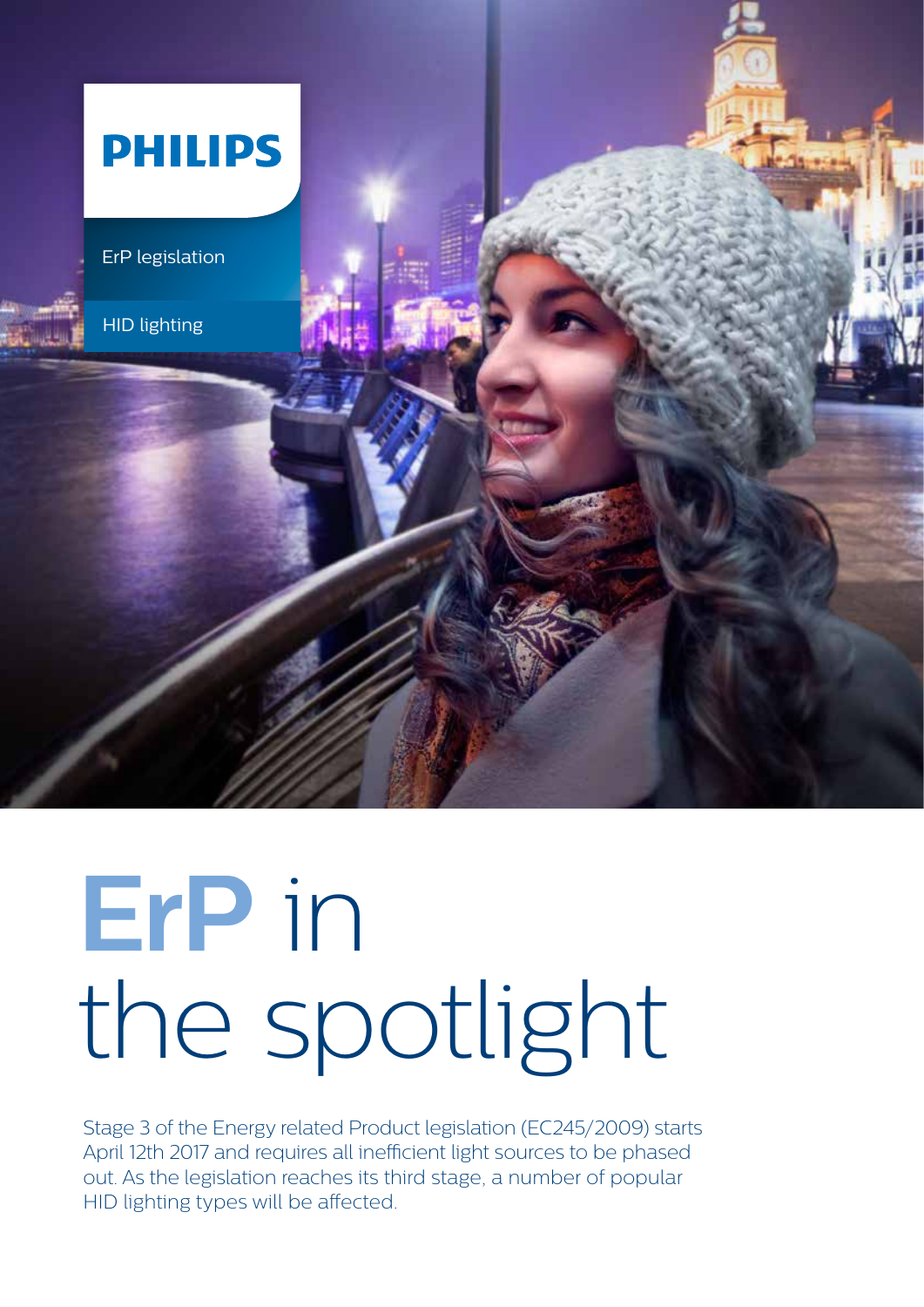# All impacted lamps are being **upgraded to comply**

Below lamps are impacted by the third stage of the ErP legislation. We have 1-1 retrofits available that offer an efficient and cost-effective solution for the impacted lamps. Detailed information on the upgrades can be found in the product table. For further details on the new portfolio, please visit www.philips.com/mastercolourcdm



**HPI-T Plus** - Impacted - Upgrade now to CDM-T MW eco **HPI Plus** - Impacted - Upgrade now to CDM-E MW eco **HPI-T** - Exempted - All our lamps comply **MHN** - Exempted - All our lamps comply

**CPO-TW/TT** - All our lamps comply **CDO-TT/ET** - All our lamps comply **CDM Elite MW** - Exempted - All our lamps comply **CDM-TT** - Impacted - Upgrade now to CDO-TT 4200K

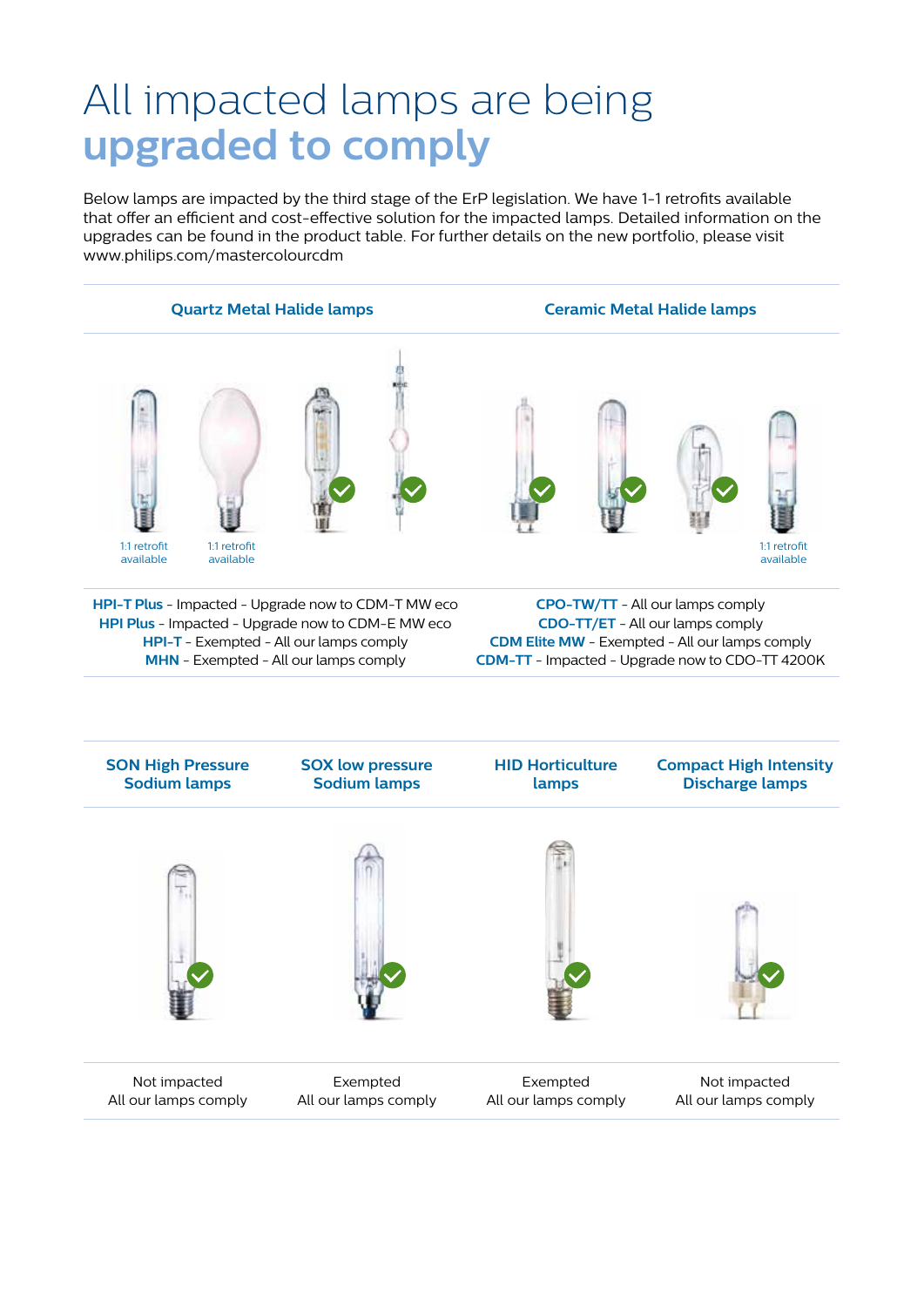# **List of impacted lamps (EC245/2009)**

| <b>Material code</b><br>Ordering code Product name<br>(EOC) 8711500 |           |                                                 | <b>Upgrade</b><br><b>Product name</b>                                                                             |                       | Material code Ordering code<br>(EOC) 8718696 |
|---------------------------------------------------------------------|-----------|-------------------------------------------------|-------------------------------------------------------------------------------------------------------------------|-----------------------|----------------------------------------------|
| <b>MASTER HPI-T Plus</b>                                            |           |                                                 |                                                                                                                   |                       |                                              |
| 928481300098                                                        | 17989015  | <b>MASTER HPI-T Plus</b><br>250W/645 E40 1SL/12 | MASTERColour CDM-T MW eco 230W/842<br>E40 1SL/12                                                                  | 928070119230 59681400 |                                              |
| 928481600096                                                        | 17990615  | <b>MASTER HPI-T Plus</b><br>400W/645 E40 1SL/12 | MASTERColour CDM-T MW eco 360W/842<br>E40 1SL/12                                                                  | 928070319230 64610600 |                                              |
| <b>MASTER HPI Plus</b>                                              |           |                                                 |                                                                                                                   |                       |                                              |
| 928410800027                                                        | 211477 15 | BU-P E40 1SL/12                                 | MASTER HPI Plus 250W/645 MASTERColour CDM-EP MW eco 230W/840<br>E40 1SL/12                                        | 928495309891 73479700 |                                              |
| 928076709891                                                        | 181145 15 | BU E40 1SL/12                                   | MASTER HPI Plus 250W/645 MASTERColour CDM-E MW eco 230W/842<br>E40 1SL/12                                         | 928070419830 59664700 |                                              |
| 928076809894                                                        | 20739515  | <b>BU E40 1SL/12</b>                            | MASTER HPI Plus 250W/667 MASTERColour CDM-E MW eco 230W/842<br>E40 1SL/12*                                        | 928070419830 59664700 |                                              |
| 928410700027                                                        | 21145310  | <b>BUS-P E40 1SL/6</b>                          | MASTER HPI Plus 400W/645 Best alternative: MASTERColour CDM-EP MW<br>eco 360W/840 E40 1SL/6 & suitable ignitor    | 928495409891 73481000 |                                              |
| 928074709891                                                        | 181114 10 | <b>BUS E40 1SL/6</b>                            | MASTER HPI Plus 400W/645 Best alternative: MASTERColour CDM-E MW<br>eco 360W/842 E40 1SL/12 & suitable ignitor ** | 928070219830 59568800 |                                              |
| 928410600027                                                        | 211439 10 | BU-P E40 1SL/6                                  | MASTER HPI Plus 400W/645 MASTERColour CDM-EP MW eco 360W/840<br>E40 1SL/6                                         | 928495409891 73481000 |                                              |
| 928074309891                                                        | 18252410  | <b>BU E40 1SL/6</b>                             | MASTER HPI Plus 400W/645 MASTERColour CDM-E MW eco 360W/842<br>E40 1SL/12                                         | 928070219830 59568800 |                                              |
| 928074409894                                                        | 20737110  | <b>BU E40 1SL/6</b>                             | MASTER HPI Plus 400W/667 MASTERColour CDM-E MW eco 360W/842<br>E40 1SL/12*                                        | 928070219830 59568800 |                                              |
| <b>MASTERColour CDM-TT</b>                                          |           |                                                 |                                                                                                                   |                       |                                              |
| 928093609235                                                        | 20965815  | MASTERCOLOUR CDM-TT<br>70W/942 E27 1SL/12       | MASTER CityWhite CDO-TT Plus 70W/942<br>E27 1SL/12                                                                | 928082619230 59679100 |                                              |
| 928093709230                                                        | 20967215  | MASTERCOLOUR CDM-TT<br>150W/942 E40 1SL/12      | MASTER CityWhite CDO-TT Plus 150W/942<br>E40 1SL/12                                                               | 928082519230 59675300 |                                              |
|                                                                     |           |                                                 |                                                                                                                   |                       |                                              |

\* Please note that the color temperature changes from 6700K (cool daylight) to 4200K (cool light) \*\* Please contact your Philips contact person for questions on suitable ignitor or other alternatives.

# **Requirements for Metal Halide lamps with E27/E40/PGz12 caps**

| <b>Nominal lamp</b><br>wattage<br>(W) | <b>Rated lamp</b><br>efficacy (lm/W) -<br><b>Clear lamps</b> | <b>Rated lamp</b><br>efficacy (lm/W) -<br><b>Not clear lamps</b> |
|---------------------------------------|--------------------------------------------------------------|------------------------------------------------------------------|
| $W \leq 55$                           | >70                                                          | > 65                                                             |
| 55 < W < 75                           | > 80                                                         | >75                                                              |
| 75 < W < 105                          | > 85                                                         | $\geq 80$                                                        |
| $105 < W \le 155$                     | > 85                                                         | $\geq 80$                                                        |
| 155 < W < 255                         | $\geq 85$                                                    | $\geq 80$                                                        |
| 255 < W < 405                         | $\geq 90$                                                    | $\geq 85$                                                        |

| <b>Nominal lamp</b> | <b>April 2017 onwards</b>                | 2012 - 2017                              |  |  |  |
|---------------------|------------------------------------------|------------------------------------------|--|--|--|
| wattage (P)<br>(W)  | <b>Minimum ballast</b><br>efficiency [%] | <b>Minimum ballast</b><br>efficiency [%] |  |  |  |
| P < 30              | 78                                       | 65                                       |  |  |  |
| 30 < P < 75         | 85                                       | 75                                       |  |  |  |
| 75 < P < 105        | 87                                       | 80                                       |  |  |  |
| 105 < P > 405       | 90                                       | 85                                       |  |  |  |
| P > 405             | 92                                       | 90                                       |  |  |  |

| <b>Burning</b> | Lamp lumen         | Lamp            |
|----------------|--------------------|-----------------|
| hours          | maintenance factor | survival factor |
| 12.000         | > 0.80             | > 0.80          |

# **ErP Directive for HID ballasts**





A3 Minimum requirements from 2012

Sale prohibited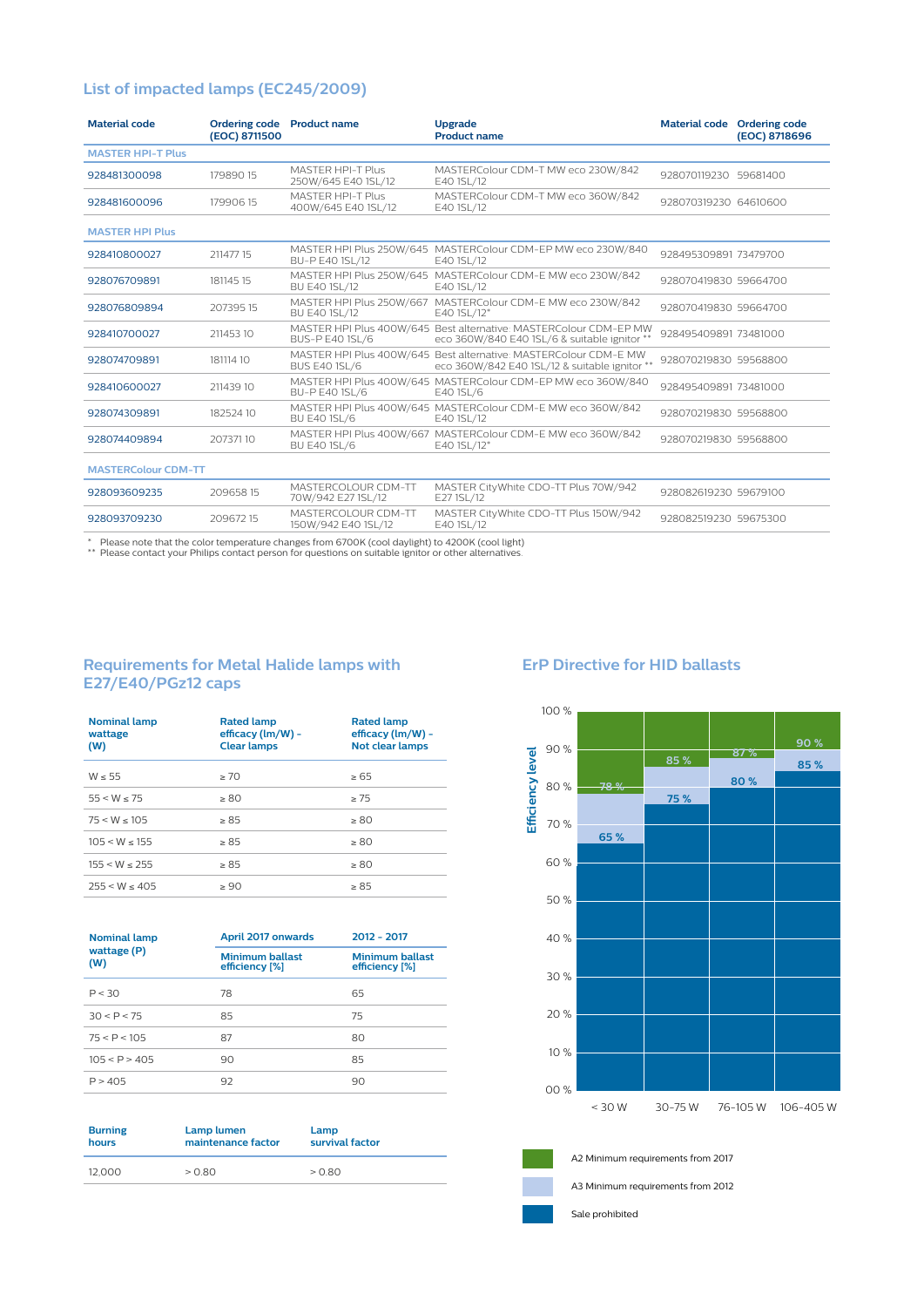# All impacted drivers are **upgraded to comply**

After April 2017, all electromagnetic MK4 and the majority of Heavy Duty ballasts with Energy Efficiency Index (EEI) A3 will be banned for sales within the EU. This regards both initial installs and replacements. However, the upcoming legislation will not affect the BSX ballast range for SOX lamps and only a few metal halide ballasts below 400W.

We have developed alternative ballasts with EEI A2 to replace all non-compliant products. These alternative ballasts will fully comply with the new Commission Regulation (EC) No 245/2009. The new mHID A2 ballasts will be released in the beginning of March 2017 and samples are available upon request.

## **What changes for the alternative A2 ballasts?**

- Ballast weight increase due to more copper/steal usage (average of 7,3%)
- Single Input Voltage 230V instead of 230/240V
- Connector simplification: moving from screw/Insert to screw connectors only
- New purchasing number (new 12NC/GPC)

# **What remains the same for the alternative A2 ballasts?**

- The ballast footprint (dimension) for 26 out 30 ballasts will remain the same
- The combination of ballast, ignitors and capacitors will remain the same as in the current setting
- The wiring scheme will remain the same

We also have a broad portfolio available of electronic drivers that can replace magnetic ballasts:

- Our electronic HID drivers can drive all lamps up to 250W
- Our new and attractively priced alternative **Philips BasePerform** can replace all Magnetic drivers up to 150W for SON and CDO lamps
- Magnetic drivers of 400W and above will remain unchanged and continue to be available for high wattage HID lamps
- Sports lamps can be served either by magnetic drivers or 3rd party electronic drivers



**BHA 500 BHL 80 BSL 100 BSN 250**





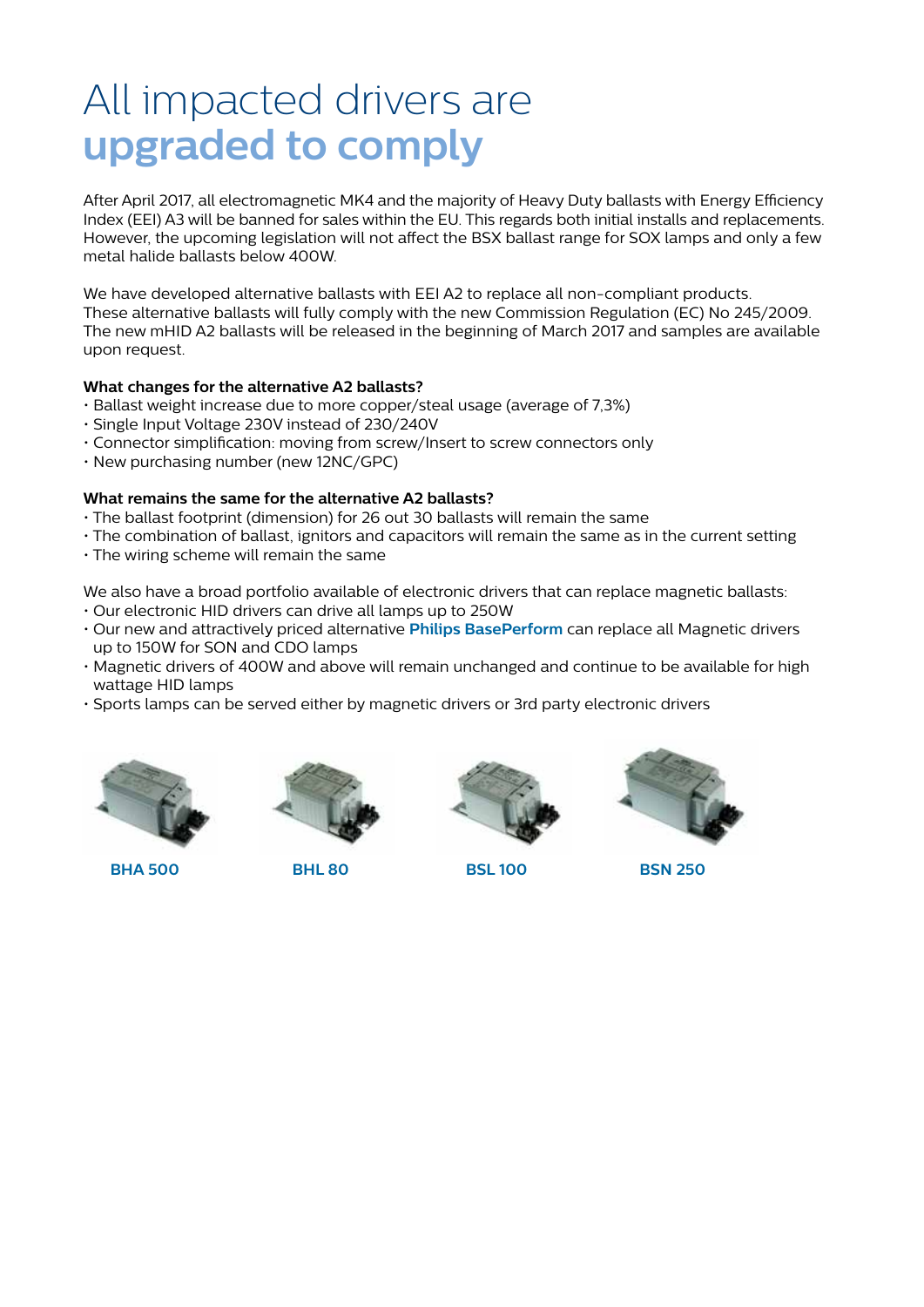# **These drivers are not affected by the new legislation**

**Actual portfolio valid for Q2 2017**

| 12NC         | <b>Material</b>                         |
|--------------|-----------------------------------------|
| 913604960426 | BHA 400 L33 230V 50Hz HD2-151           |
| 913700232103 | BHD 2000 L76 380/400/415V 50Hz HP-317   |
| 913700217903 | BHL 2000 L76 380/400/415V 50Hz HP-317   |
| 913700218403 | BHL 1000 L02 220V 50Hz HP-207           |
| 913700217303 | BHL 1000 L78 230/240V 50Hz HP-207       |
| 913700284626 | BHI 400 K202 230V 50Hz BC2-151          |
| 913700278226 | BHL 400 K307 230/240V 50Hz BC2-160      |
| 913700278327 | BHL 400 K327 230/240V 50Hz BC2-160      |
| 913604920426 | BHL 400 L40 230V 50Hz HD2-151           |
| 913700283226 | BHI 250 K202 230V 50Hz BC2-126          |
| 913700278026 | BHL 250 K307 230/240V 50Hz BC2-134      |
| 913700278127 | BHL 250 K327 230/240V 50Hz BC2-134      |
| 913603920426 | BHL 250 L40 230V 50Hz HD2-126           |
| 913700217503 | BSN 1000 L78 230/240V 50Hz HP-257       |
| 913700293426 | BSN 400 K307-TS-R 230/240V 50Hz BC3-166 |
| 913700277826 | BSN 400 K407-ITS 230/240V 50Hz BC3-166  |
| 913700226926 | BSN 400   33-TS 230V 50Hz HD3-166       |

| 12NC         | <b>Material</b>                        |
|--------------|----------------------------------------|
| 913700226526 | BSN 70 L33-TS 230V 50Hz HD1-118        |
| 913700226626 | BSN 70   34-TS 240V 50Hz HD1-118       |
| 913647057226 | BSX 131 H96 220-240V 50Hz CW-178/78    |
| 913680093426 | BSX 131 H96 TR 220-240V 50Hz CW-114/74 |
| 913654097226 | BSX 135 H96 220-240V 50Hz CW-149/67    |
| 913626027226 | BSX 180 H96 220-240V 50Hz CW-178/78    |
| 913653920526 | BSX 36 H66 240V 50Hz CW-173/44         |
| 913653000326 | BSX 55 H26 220-230V 50Hz CW-173/44     |
| 913650030326 | BSX 90 H26 220-230V 50Hz CW-173/52     |
| 913650080526 | BSX 90   32 240V 50Hz HD1-118          |
| 913650080426 | BSX 90   40 230V 50Hz HD1-118          |
| 913668007226 | BSX 91 H96 220-240V 50Hz CW-149/67     |
| 913700275326 | BMH 2000 L5018-A                       |
| 913700200926 | BSX 35/55 L82 240V 50Hz BC0-196        |
| 913700279926 | BSX 35/55 L82 240V 50Hz WITH BRACKET   |
| 913700751526 | BHI 400 K200-A 220V 50Hz BC3-143       |
|              |                                        |

# **These drivers are affected by the new legislation**

**Actual portfolio valid for Q2 2017**

|              | <b>Current A3 ballast</b>                |              | <b>New A2 alternative</b>        |
|--------------|------------------------------------------|--------------|----------------------------------|
| <b>12NC</b>  | <b>Material</b>                          | <b>12NC</b>  | <b>Material</b>                  |
| 913700280926 | BMH 70 K407-ITS 230/240V 50Hz BC1-118    | 913700751726 | BMH 70 K302-A2-ITS 230V 50Hz     |
| 913700280626 | BMH 35 K407-ITS 230/240V 50Hz BC1-118    | 913700751626 | BMH 35 K302-A2-ITS 230V 50Hz     |
| 913700281126 | BSL 100 K307-TS 230/240V 50Hz BC1-118    | 913700751826 | BSL 100 K202-A2-TS 230V 50Hz     |
| 913700283126 | BSN 250 K302-I 230V 50Hz BC2-151**       | 913700752926 | BSN 250 K302-A2-ITS 230V 50Hz    |
| 913700292526 | BSN 250 K307-TS-R 230/240V 50Hz BC2-160  | 913700753026 | BSN 250 K202-A2-TS-R 230V 50Hz   |
| 913700277626 | BSN 250 K407-ITS 230/240V 50Hz BC2-160   | 913700752926 | BSN 250 K302-A2-ITS 230V 50Hz    |
| 913700277727 | BSN 250 K427-ITS 230/240V 50Hz BC2-160   | 913700752926 | BSN 250 K302-A2-ITS 230V 50Hz    |
| 913700226326 | BSN 250 L33-TS 230V 50Hz HD2-151         | 913700753126 | BSN 250 L33-A2-TS 230V 50Hz      |
| 913700283026 | BSN 150 K302-I 230V 50Hz BC2-126**       | 913700752626 | BSN 150 K302-A2-ITS 230V 50Hz    |
| 913700292126 | BSN 150 K307-TS-R 230/240V 50Hz BC2-134  | 913700752726 | BSN 150 K202-A2-TS-R 230V 50Hz   |
| 913700277426 | BSN 150 K407-ITS 230/240V 50Hz BC2-134   | 913700752626 | BSN 150 K302-A2-ITS 230V 50Hz    |
| 913700277527 | BSN 150 K427-ITS 230/240V 50Hz BC2-134   | 913700752626 | BSN 150 K302-A2-ITS 230V 50Hz    |
| 913700226126 | BSN 150 L33-TS 230V 50Hz HD2-126         | 913700752826 | BSN 150 L33-A2-TS 230V 50Hz      |
| 913700286726 | BSN 150/100 K407-TS 230/240V 50Hz        | 913700753426 | BSN 150/100 K302-A2-TS 230V 50Hz |
| 913700286827 | BSN 150/100 K427-TS 230/240V 50Hz        | 913700753426 | BSN 150/100 K302-A2-TS 230V 50Hz |
| 913700292026 | BSN 100 K307-TS-R 230/240V 50Hz BC1-123  | 913700752426 | BSN 100 K202-A2-TS-R 230V 50Hz   |
| 913700277226 | BSN 100 K407-ITS 230/240V 50Hz BC1-123   | 913700752326 | BSN 100 K302-A2-ITS 230V 50Hz    |
| 913700277327 | BSN 100 K427-ITS 230/240V 50Hz BC1-123   | 913700752326 | BSN 100 K302-A2-ITS 230V 50Hz    |
| 913700226726 | BSN 100 L33-TS 230V 50Hz HD1-123         | 913700752526 | BSN 100 L33-A2-TS 230V 50Hz      |
| 913700287426 | BSN 100/70 K407-TS 230/240V 50Hz BC1-123 | 913700753326 | BSN 100/70 K302-A2-TS 230V 50Hz  |
| 913700282626 | BSN 70 K302-I 230V 50Hz BC1-118          | 913700752126 | BSN 70 K302-A2-ITS 230V 50Hz     |
| 913700293126 | BSN 70 K307-TS-R 230/240V 50Hz BC1-118   | 913700752226 | BSN 70 K202-A2-TS-R 230V 50Hz    |
| 913700750326 | BSN 70 K327-TS-R 230/240V 50Hz BC1-118   | 913700752226 | BSN 70 K202-A2-TS-R 230V 50Hz    |
| 913700277026 | BSN 70 K407-ITS 230/240V 50Hz BC1-118    | 913700752126 | BSN 70 K302-A2-ITS 230V 50Hz     |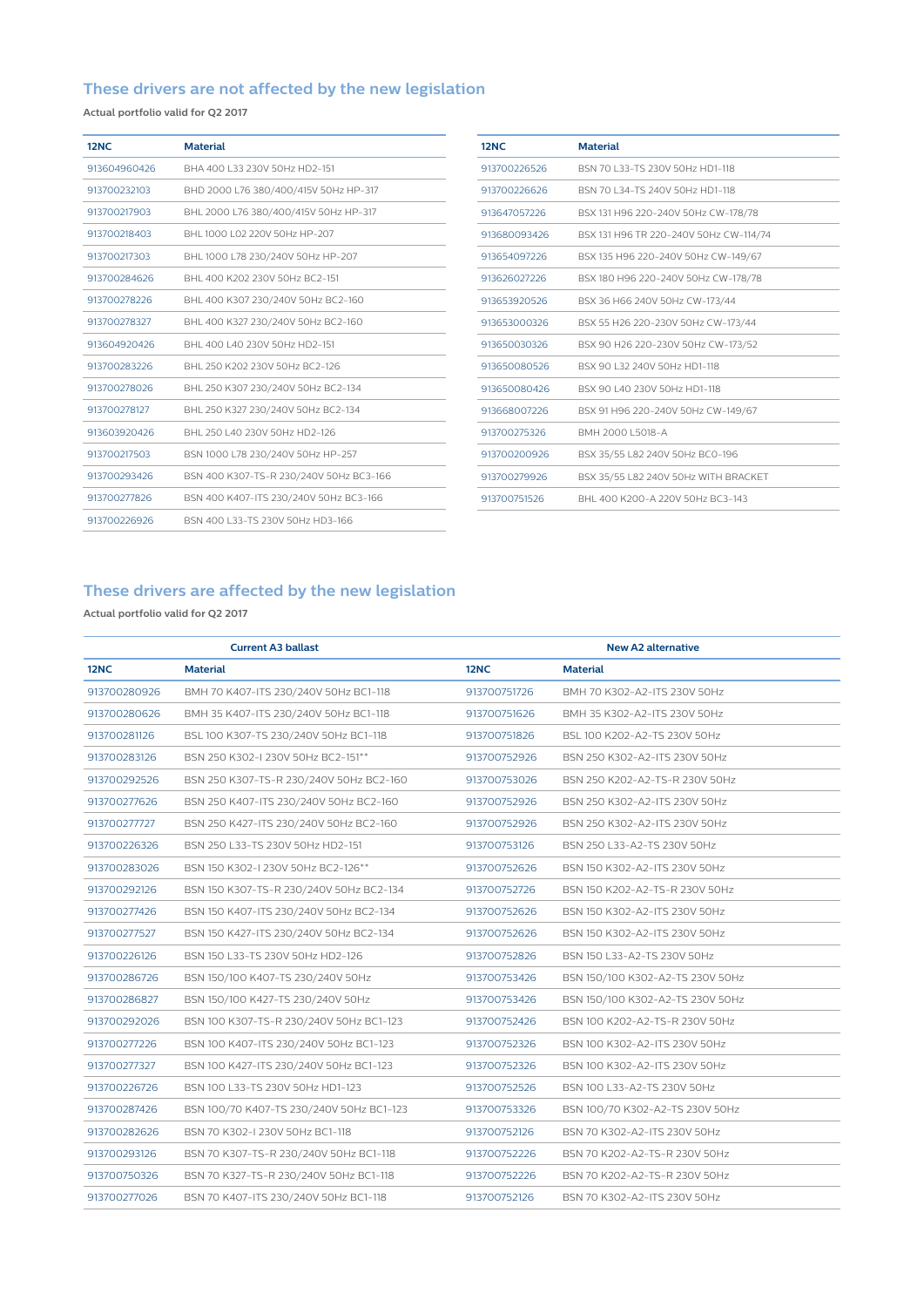|              | <b>Current A3 ballast</b>                 |                                      | <b>New A2 alternative</b>                          |
|--------------|-------------------------------------------|--------------------------------------|----------------------------------------------------|
| <b>12NC</b>  | <b>Material</b>                           | 12NC                                 | <b>Material</b>                                    |
| 913700277127 | BSN 70 K427-ITS 230/240V 50Hz BC1-118     | 913700752126                         | BSN 70 K302-A2-ITS 230V 50Hz                       |
| 913700287226 | BSN 70/50 K407-TS 230/240V 50Hz BC1-118** | 913700753226                         | BSN 70/50 K302-A2-TS 230V 50Hz                     |
| 913700287327 | BSN 70/50 K427-TS 230/240V 50Hz BC1-118** | 913700753226                         | BSN 70/50 K302-A2-TS 230V 50Hz                     |
| 913700276826 | BSN 50 K407-ITS 230/240V 50Hz BC1-118     | 913700751926                         | BSN 50 K302-A2-ITS 230V 50Hz                       |
| 913700276927 | BSN 50 K427-ITS 230/240V 50Hz BC1-118     | 913700751926                         | BSN 50 K302-A2-ITS 230V 50Hz                       |
| 913700253626 | BSN 50   33-TS 230V 50Hz HD1-118          | 913700752026                         | BSN 50   33-A2-TS 230V 50Hz                        |
| 913700285926 | BHL 125 K202 230V 50Hz BC1-118*           |                                      | Lamp ban in Apri 2017 - product will be phased out |
| 913700286026 | BHL 125 K307 230/240V 50Hz BC1-118*       |                                      | Lamp ban in Apri 2017 - product will be phased out |
| 913602950426 | BHI 125   40 230V 50Hz HD1-118*           |                                      | Lamp ban in Apri 2017 - product will be phased out |
| 913700280226 | BHL 80/125 K407 230/240V 50Hz BC1-118*    |                                      | Lamp ban in Apri 2017 - product will be phased out |
| 913700286126 | BHL 50/80 K407 230/240V 50Hz BC1-118*     |                                      | Lamp ban in Apri 2017 - product will be phased out |
| 913700226826 | BSN 100   34-TS 240V 50Hz HD1-123*        | No A2 alternative will be introduced |                                                    |

\* Codes will be phased-out in end of Q1. Last order date is 10th of March \*\* Change of dimensions - A3 vs A2

# Upgrade to **LED**

It is also possible to upgrade conventional lighting to 'hole-for-hole' LED replacements. Using LED lighting technology allows for energy savings of up to 75% compared with conventional lighting fixtures.

#### TrueForce LED Public (Urban/Road - HPL/SON)

**An upgrade for 80W and 125W mercury lamps (HPL/HQL) or 70W High Pressure Sodium lamps (SON/HPS)**

|            | <b>TrueForce LED</b> | W  | Wattage Replaces con- Lifetime<br>ventional lamp<br>w | hrs    | Save<br>% | up to output<br><b>Lm</b> | Lumen Efficacy<br>$\mathsf{Im}/\mathsf{W}$ |             | <b>EEL</b> Color<br>Temp.<br>κ | <b>CRI</b> | <b>Product description</b>           | <b>EOC</b><br>code<br>8718696 |
|------------|----------------------|----|-------------------------------------------------------|--------|-----------|---------------------------|--------------------------------------------|-------------|--------------------------------|------------|--------------------------------------|-------------------------------|
|            |                      | 33 | 125                                                   | 50.000 | 74        | 4800                      | 145                                        | $A++$       | 4000                           | -70        | TForce LED HPL ND 48-33W E27 740 CL  | 68696600                      |
| $\equiv$ W |                      | 33 | 125                                                   | 50,000 | 74        | 4400                      | -133                                       | $A++$       | 4000                           | -70        | TEorce LED HPL ND 44-33W E27 740 FR  | 68698000                      |
|            |                      | 25 | 80                                                    | 50,000 | 69        | 3200                      | 128                                        | $\Delta$ ++ | 4000                           | -70        | TEorce LED HPL ND 32-25W E27 740 CL  | 68700000                      |
|            |                      | 25 | 80                                                    | 50,000 | 69        | 2900                      | 116                                        |             | 4000                           | 70         | TEorce I ED HPL ND 29-25W E27 740 ER | 68702400                      |

\* TrueForce Public (Urban/Road) available from April 2017.

**NEW**

**NEW**

### TrueForce LED Industrial and Retail (Highbay - HPI/SON/HPL) **An upgrade for 250W Quartz metal halide lamps (HPI/HQI) or 250W mercury lamps (HPL/HQL)\***

| <b>TrueForce LED</b> | W  | <b>Wattage Replaces</b><br>conventional time<br>lamp W | Life-<br>hrs | % | Save Lumen<br>up to output<br>(useful) lm (total) lm lm/W | Lumen<br>output | cacy |      | Temp.<br>κ | Effi- EEL Color CRI Product description       | <b>EOC</b><br>code<br>8718696 |
|----------------------|----|--------------------------------------------------------|--------------|---|-----------------------------------------------------------|-----------------|------|------|------------|-----------------------------------------------|-------------------------------|
|                      | 88 | 250                                                    | 50,000.65    |   | 10000                                                     | 11000           | 125  | $A+$ |            | 4000 80 TForce LED HPI ND 110-88W E40 840 60D | 71378500                      |
|                      | 88 | 250                                                    | 50,000.65    |   | 11000                                                     | 11000           | 125  | $A+$ |            | 4000 80 TEorce LED HPLND 110-88W E40 840 120D | 71382200                      |

\* TrueForce Industrial and Retail 250W available from May 2017 and 400W available from Q3, 2017.